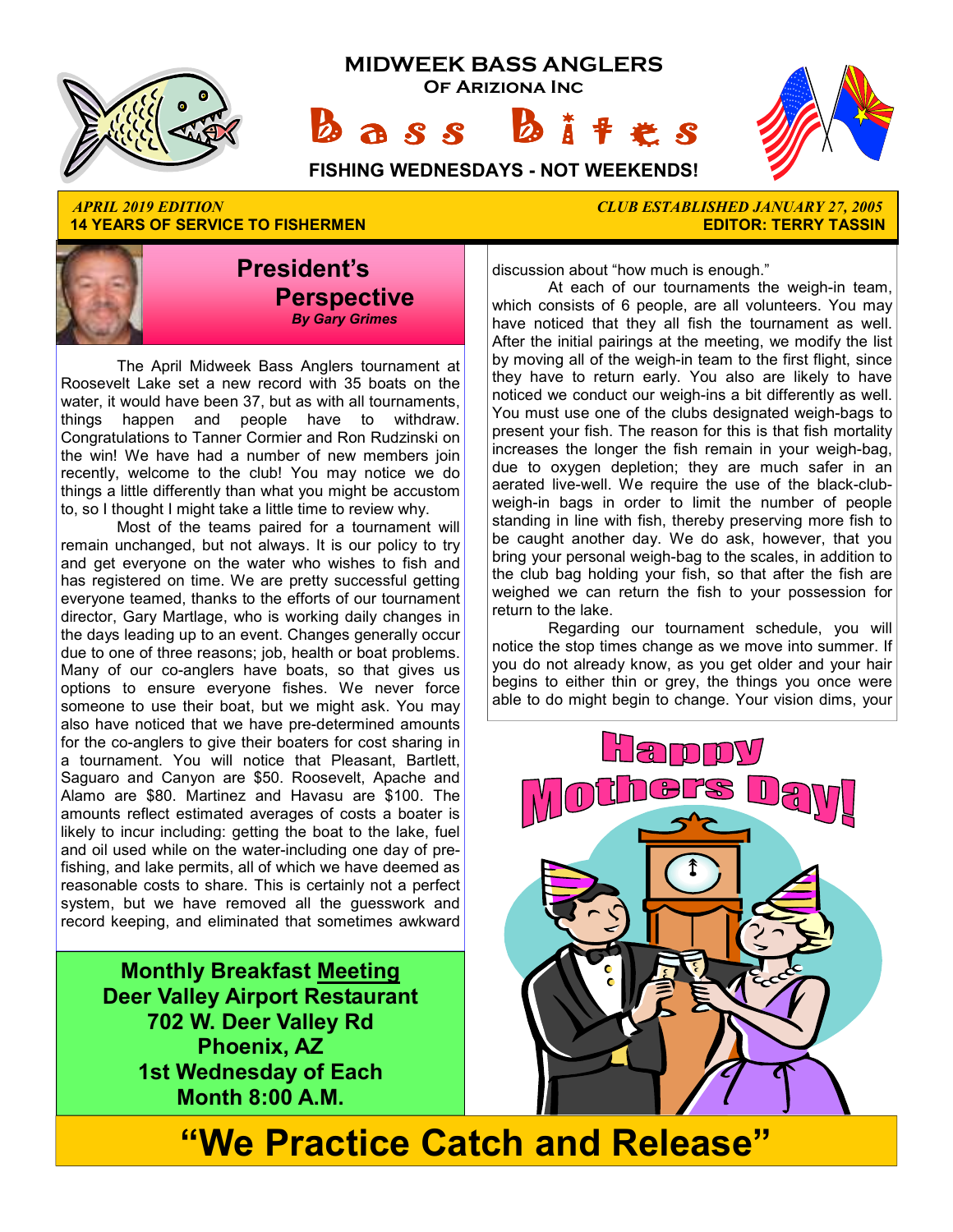catlike balance and reflexes begin to fade, and your body's ability to regulate heat diminishes. Because of this, we do not fish night tournaments. In addition, in May we stop at 2PM. June-July-August we stop at 11AM. September, we stop at 1PM. Yes, there are some summer days that are unusually cool, and maybe we could have fished until 1PM rather than 11AM. But it is not fair to make a change in the rules, including stop time, at the lake prior to the tournament when the expectations have already been established.

 Terry Tassin sends out a multitude of emails every month, full of all the information regarding the particulars of the tournament. Everyone has received a copy of the tournament rules, and they are available to view online. Therefore, we do not cover all the tournament details at the lake, just the ones that are specific to that body of water. It is our job to prepare and present the information prior to the tournament, but it is your job to read it.

 I am glad you all are a part of Midweek; I don't think there is a finer group of guys anywhere else. Your cooperation and help make it easier for the club to function and for that I thank you. See you next month at Bartlett, safe-light until 2PM.



#### **Tournament Report Lake Roosevelt April 17, 2019**

 Windy days, and chilly air temps and the fishing was still pretty good. Read on to hear all of the fish stories our winners provided.

#### **Team Tanner Cormier & Ron Rudzinski Squeak Out Win And Take Home 1st Place**

 Taking home **1st Place,** Team **Tanner Cormier & Ron Rudzinski** brought to the scales the winning creel of five bass weighing 12.37 lbs.

 *Ron Rudzinski:* First I have to say it was great fishing with Tanner Cormier, and we both got our FIRST

## **Next Meeting Next Tournament**

Our next club meeting for 2019 is scheduled for **Wednesday, 1 May** starting at 8:00 AM, at **Deer Valley Airport Restaurant** (just one mile north of I-101 at the intersection of 7th Ave & Deer Valley Road). We hope you will come early and have breakfast together.

The next club points tournament is scheduled for **Lake Bartlett** on **15 May 2019.** Club launch headquarters and weigh-in location will be announced. Tournament hours are **Safe Light to 2 PM.** 

WIN in Midweek Bass. He got us into some good spots where we were able to get some better quality fish. We pre-fished Tuesday and got a couple of nice 2 pound plus bass on jigs after striking out on topwater and crankbaits. For us the bite got tougher so we tried Senkos (Texas and wacky) and were able to decide to concentrate on 6 – 8 feet depth for flipping jigs and Senkos for the tournament. That strategy did work for us and we were able to upgrade all day. Our big fish 3.72 came mid-day when the wind came up and it nailed my spinnerbait. I find it amazing how every tournament with our competitive field, 1-2 decisions during the day affect a small upgrade or not in your bag weight and final standings.

 All in all a great time at Rosie. Midweek Bass has a great bunch of guys and I appreciate all the time and effort the officers and volunteers put out to run a top notch tournament and bass club.

 *Tanner Cormier:* Tournament day was a beautiful overcast day with very slight breeze. Ron Rudzinski and I started our morning in the coves directly across from the Schoolhouse boat ramp. We started off by targeting the steep banks that contained cover overhangs and submerged bushes from the rapidly rising water levels. Unfortunately, the early morning reaction bite was not on our side, therefore we switched things up and began to flip the cover with craws and Senkos.

 The flipping and pitching bite turned out to be the ticket for best bite. Right off the bat Ron and I doubled up on solid bass. Both fish were in the two plus pound range and got the adrenaline pumping. The same cove we doubled up in quickly became a feeding frenzy. Shad were busting and bass were chasing!

 After the shad frenzy had slowed, we went back to fishing the heavy cover to claim our limit. As the day passed, the wind began to pick up and made the ripple in the water perfect for a spinner bait bite. Ron began to throw a white and chartreuse spinner bait, with silver and gold blades. Ron was persistent with the spinner bait and it paid off big time. Ron managed to hook up on many fish, but unfortunately some threw the hook. Thankfully Ron did not allow the frustration to get to him and he



*1st Place Ron Rudzinski & Tanner Cormier*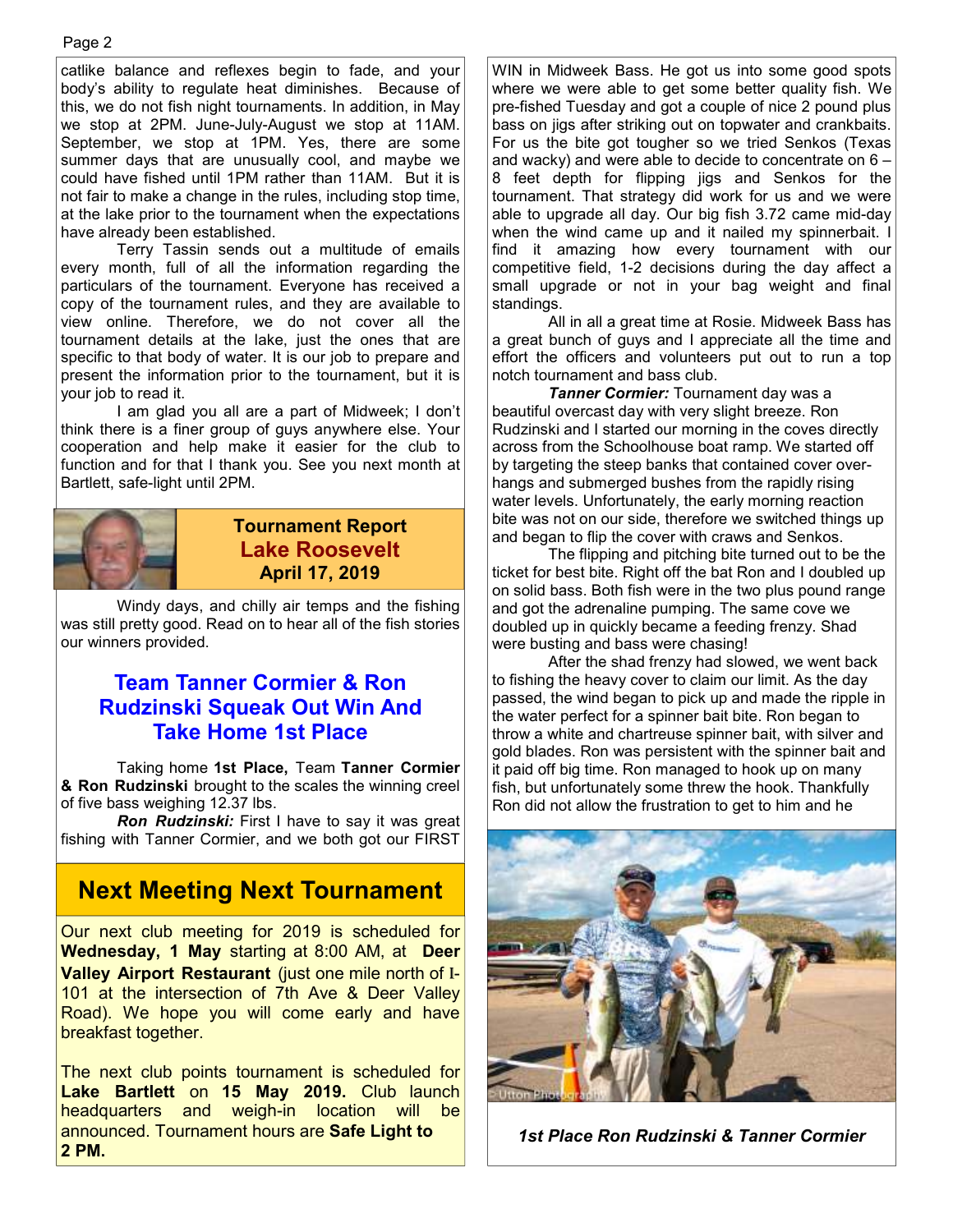continued to throw the spinner bait and hooked into a 3  $\frac{1}{2}$ pounder that successfully made it to the scales. From that time on we continued to grind and fight the wind. Towards the end of the day we managed to cull out some of the smaller fish and managed a  $2\frac{1}{2}$  pound average with the one kicker to bring to the scales for a 12.37 bag.

 Big congrats to all anglers; it was a tough bite and patience was a necessity for this event. Thank you Midweek Bass Anglers for the awesome tournament. I look forward to the upcoming tournaments.

 My big thanks to Ron Rudzinski for fishing with me and sharing his knowledge for those finicky bass.

#### **Senko's And Swimbaits Propel Jeff Mason & Howard Thomas To 2nd Place Overall Finish**

 In **2nd Place** Team **Jeff Mason & Howard Thomas** weighed five bass for a total weight of 12.15 lbs.

 *Howard Thomas:* Congratulations to Tanner and Ron for their 1st place win. We were one cull away from being in the drivers' seat but being a back seat driver 2<sup>nd</sup> Place isn't all that bad. Jeff Mason and I had two practice days with tournament day being the best. We had good days to fish except for the wind. By the time you reel the bow out of your line the fish has already decided he doesn't like your fake offering and has spit it out; but we managed.

 Jeff started us out with our first 3 fish of the day and then I finally got on track thanks to Jeff's knowledge of the lake. We fished both ends of the lake with our largest fish coming from the Tonto side, a 4.40 pound stud. I told Jeff I didn't think the fish was that big because it was going along with the program till it saw the boat and then made a beeline for the bottom peeling braid off on my reel with the drag pretty much set near max. It bit on a wacky rig Senko worm, watermelon with green and purple flake. The rest of our fish were caught on Senko's and 4" swimbaits in pure white. Top water, which was working in practice and catching nice fish, just would not work for us today. Thanks go to Jeff Mason for leading our team into the winners circle. Your kindness and generosity toward fellow anglers is amazing. Again, thanks.

Jeff Mason: Congrats to Tanner and Ron on their 1st Place finish, we almost got ya! Every time I have partnered up with Howard Thomas we usually do pretty good and always have a blast fishing together, lots of laughs. My wife always asks me after I've fished with Howard why I am yelling at her. I think a part of our success lies with Howard not being able to hear me half the time!

 We pre-fished last Thursday and stunk up the joint, I had two fish on and Howard caught a nice one on a giant swimbait that looked like it needed batteries.

#### **Membership**

As of April 19, 2019 the Midweek Bass Anglers of Arizona consists of **105** dues paid active members.



*2nd Place Howard Thomas & Jeff Mason*

Tuesday's pre-fish went a lot better with us catching fish from one end of the lake to the other on topwater, small swimbaits and Senkos. In one cut in the Salt end we almost had a double hookup on a 3 pounder and 2 plus pounders so we made that our starting spot Wednesday. I started out with topwater Wednesday and had no takers so I switched to the Senko and on my first cast I caught one almost 3 lbs which got us off to a great start. Howard and I caught our limit pretty early and started culling after fishing mid-lake and moving towards the Tonto end on the south side of the lake. We had between 8-9 lbs before we reached a point past the dam where we had some topwater action the day before. We were battling the wind and Howard was throwing a 7" Senko when he hollered "get the net" and landed our big fish of the day, a 4.40 pound beauty. We were hooping and hollering and taking pictures and I turned around and cast my 5" Senko and caught one almost 3 lbs, BAM! We went from 8-9 lbs to 12 lbs with those two fish, right spot, and right time. Thanks to Midweek Bass again for putting on a great tournament.

#### **Team David Baca & Christian McKay Use Senko Worms To Finish In 3rd Place**

 Team **David Baca & Christian McKay** weighed five bass for 10.70 pounds and took home **Third Place**  honors.

 *David Baca:* First of all, congrats to Tanner Cormier and Rod Rudzinski for an awesome win when quality fish were very hard to find. Also, big thanks to all of those that make such a fun tournament happen. I had the enjoyment of fishing this tournament with my grandson, Christian McKay, but I would not trade that for the circumstances that made that happen. His partner Dale Byrum, had recent surgery and was not up to making the tournament and my partner Dennis Beverage, lost his stepson. Our thoughts and prayers go out to these guys.

 For the tournament, I managed to get in some "fun fishing" for a couple of days and found a lot of small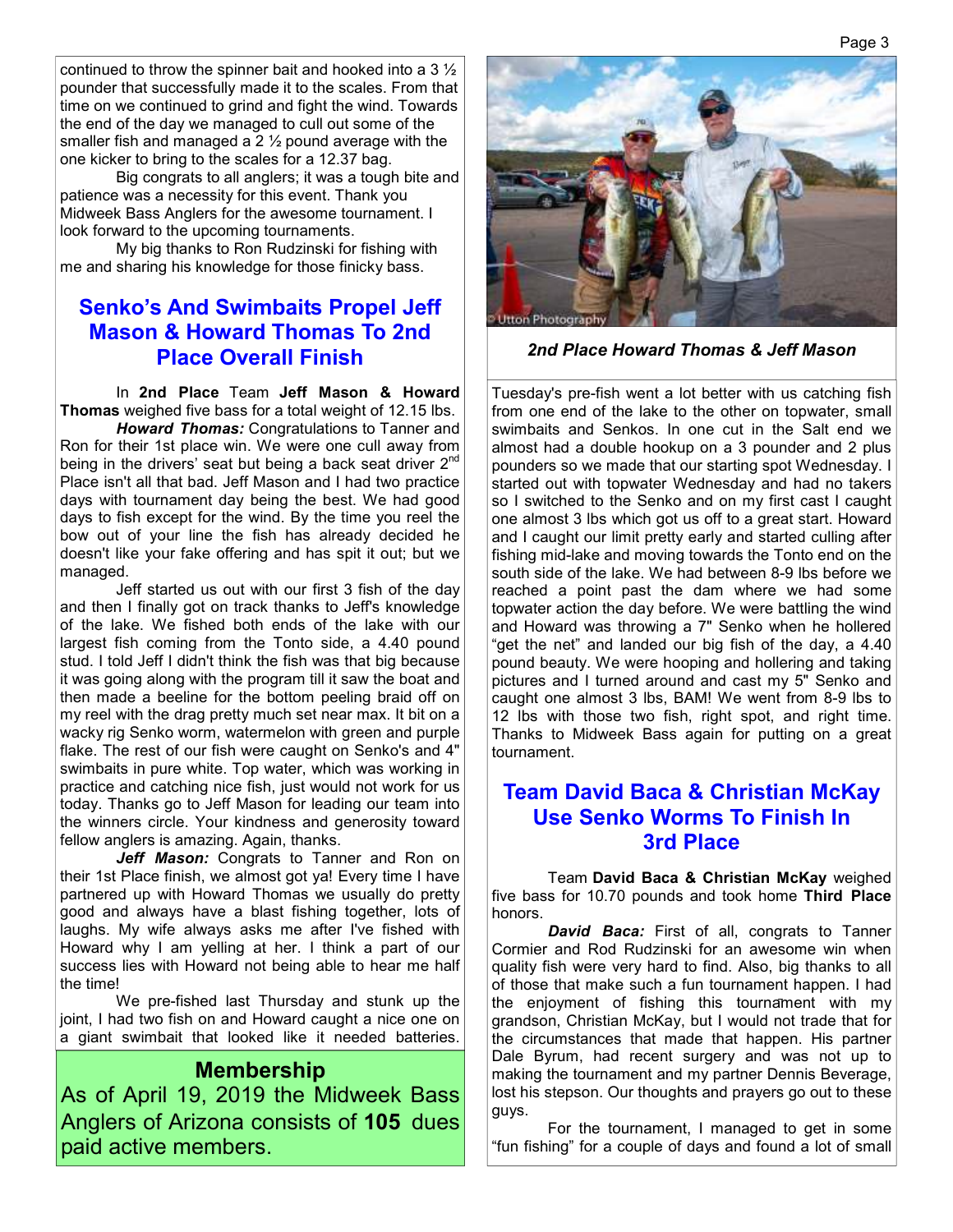Page 4



*3rd Place Christian McKay & David Baca*

fish in the back of coves all over the lake. It seemed I could not get bit anywhere else and just to catch a 13 inch fish you had to throw something at 10,000 salt cedars in 2 to 5 feet of water to catch one fish. Since my grandson had to work till late on Tuesday, I got everything ready and tied two poles each with spinnerbaits, Senkos, and zipper worms that we could use as swimbaits and pitching jigs in the cedars. During the tournament this was all still working - including the lack of quality fish. We had a limit within 30 minutes of the tournament start and then started culling 12 inch fish with 12  $\frac{1}{2}$  inchers and so on. Christian put a decent Senko fish in the boat and I got a couple with a spinnerbait that helped what I thought was not a very good bag. What a surprise we had when it was all tallied up. We mainly just focused on having fun and see what happens, and the number of fish we caught made that happen along with the great weather and the Third-Place finish came as a big surprise. We were not expecting a top ten let alone Third-Place.

*Christian McKay:* I Just want to thank everyone who puts these tournaments on and all of you that make it a great experience. This was my 2nd tournament in the Midweek Bass club and it's been great thus far. This tournament on Roosevelt I was lucky enough to fish with my grandpa David Baca. I wasn't able to do any prefishing for this tournament and got to the lake late Tuesday night and he had already found a small pattern from fishing for a couple days prior. The fish seemed to be from 2-5ft and in the coves. We probably caught around 20 fish on the day and all of mine were caught on Senkos, zipper worms and spinnerbaits. The bigger fish we caught were on the spinnerbait. Overall it was a great day of fishing and I'm glad I was able to make this

#### **Tournament Statistics**

Sixty-eight men fished 8.5 hours each, bringing 160 bass to the scales for a total weight of 262.17 pounds with a 3.95 pound average total catch per fisherman. The average weight of each fish was 1.63 lbs. All but four fish were released back into the lake after weigh-in to fight again another day.

tournament. Going into weigh in we weren't sure we even had 10 lbs of fish but we were lucky to come out with a 3rd Place finish.

#### **Senkos In The Brush Pays Off For Team Clinton Bell & Mark Durben With 4th Place Overall Finish**

 Taking home **4th Place,** Team **Clinton Bell & Mark Durben** weighed five fish for a total weight of 10.10 pounds. Clinton's 4.92 lb bass took 1st Place Big Bass honors.



*4th Place Mark Durben & Clinton Bell* 

 *Mark Durben*: Clinton Bell and I discovered a pattern on Tuesday that brought in about 16-18 lbs; unfortunately, Wednesday wasn't quite the same. We had been throwing cranks and Senkos on the insides of coves but the cranks just weren't effective on Wednesday. Clinton hooked the big 4.92 pound fish on a Senko. While we caught, and missed, a lot of other fish they were all clones and the 4 others weighed about the same as the one big fish. Almost all our fish on Wednesday came on green pumpkin, or similar colored Senkos thrown in to the brush. I enjoyed the opportunity to fish and learn from Clinton and hope to get drawn with him at a future tournament.

#### **Team Steve Wells & Doug Cunningham Tie For 5th Place**

 A five fish bag weighing 10.02 lbs was enough to earn Team **Steve Wells & Doug Cunningham** the **5th Place** money.

 *Doug Cunningham:* I had the pleasure fishing with "Story Time" Steve Wells; if you've got the time, he's got a story. The morning started with us shooting across the lake fishing the shoreline on the main lake. We tried everything, Senkos, chatterbaits, jigs, Ricos, and drop shot. About an hour in, I tied on my old Sammy, (white bottom with a lime green top) and that's when I caught a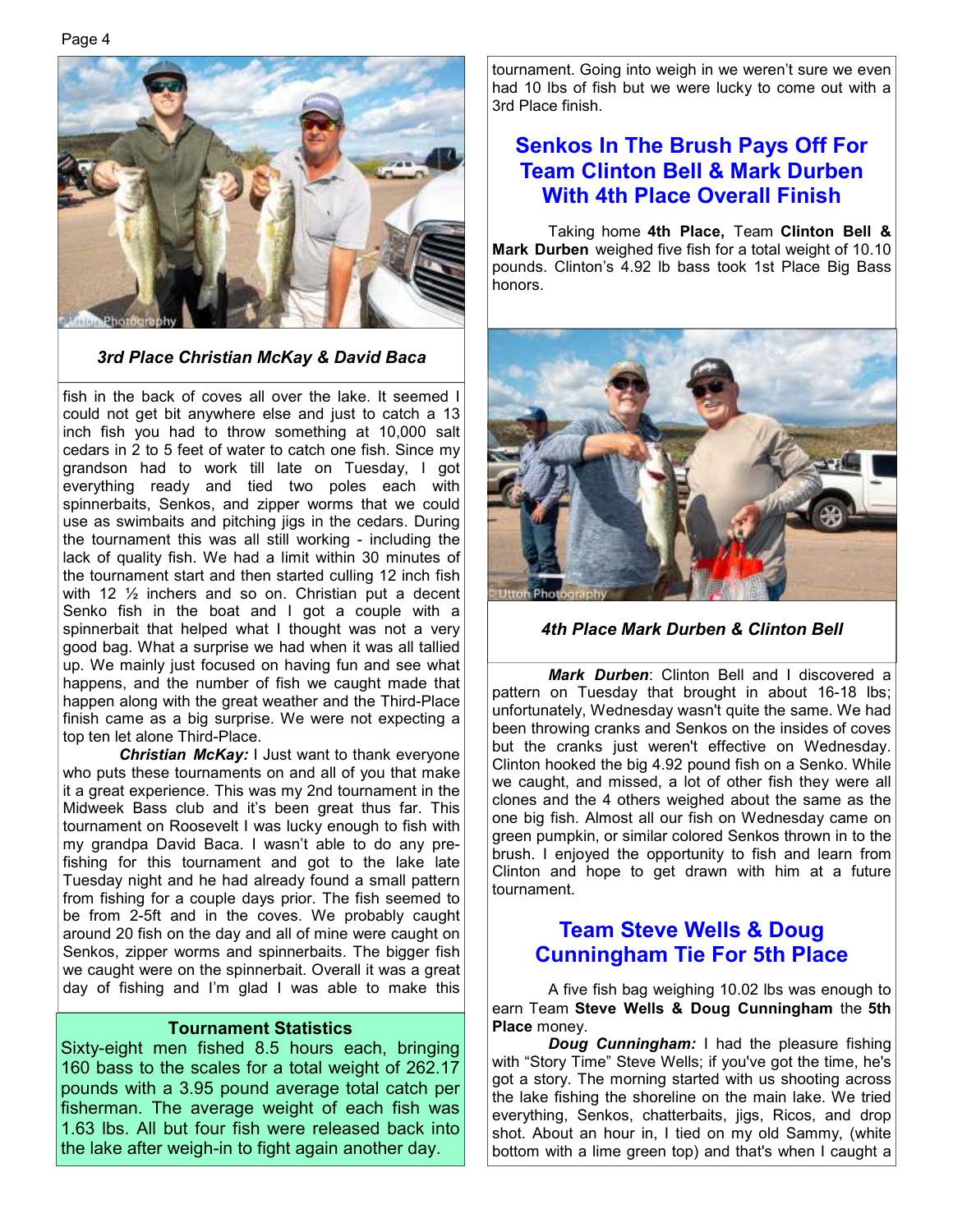3.71 pound bass. The next couple of hours we were just catching dinks with Senkos until about 11 PM. I caught another 3.5 lber on a quarter ounce shaky head with green pumpkin hog crawler flipping into the shore on the main lake. The day went on with a few small fish again until we had the unfortunate situation of breaking down in Sally Mae (Salome Cove) about 12:30. The main motor was out so we started working our way with the trolling motor back to the launch dock. Luckily we were fortunate enough to have a fellow club member take the time and tow us back to the dock. We arrived at the dock about 2:15 and just hung out there till the end of the tournament. Over all it was a beautiful day on the lake with plenty of stories to tell.

#### **Team Floyd Vaughan & Tom Savage Fish Senko's To 5th Place Tie**

 Team **Floyd Vaughan & Tom Savage** weighed five bass for 10.02 pounds and took home a tie for **5th Place** honors.

 *Floyd Vaughan*: I fished with Tom Savage. He kept us legal and we caught fish on buzzbaits in the morning and Senkos like everybody else. Tom caught the biggest bass for our team and it came on a Senko in 12 feet of water. After that we went up the Salt end of the lake and flipped fish shallow missing most bites but we still had fun.

*Tom Savage:* Congratulations to Tanner and Ron for their 1st place win. I thought the weather was great but the fishing was tough. Floyd and I pre-fished on Tuesday from one end of the lake to the other only catching a few fish. It seemed to us that the fish were holding tight to cover and there was lots and lots of cover. We decided to pitch in and around the cover on banks with deeper water near by. Wednesday morning we went looking for those conditions. We decided to look between Windy Hill and Grapevine. We found a cove near Grapevine and started fishing. Most of our fish were caught on Senkos in less than 8 feet of water, but our biggest fish was caught on a wacky Senko in about 12 feet of water. We were very surprised that our 10 pound bag would be good enough to get us even close to being in the money. You just never know. I enjoyed fishing with Floyd; he's a lot of fun. I also had a great time camping with my friends Tuesday night and I'm looking forward to our next campout.

#### **Tom Alauria & Todd Gentner Fish Salt Cedars And Senkos Finish 7th Overall**

 In **7th Place** Team **Tom Alauria & Todd Gentner** weighed five bass for a total weight of 9.52 lbs.

 *Todd Gentner:* Short but sweet. Well a big shout out to all the anglers who were able to locate and put a pattern together to catch them. A special thanks to my partner Tom Alauria who pre-fished 4 days and established a pattern and then taught it to me in depth.



*7th Place Tom Alauria & Todd Gentner* 

Hopefully Tom will describe our day on the water. I just appreciate the camaraderie, hospitality, and friendships I receive each and every time I am able to get on the water. Tight lines and see you boys in the fall.

*Tom Alauria:* Congratulations Tanner and Ron. You did well! I got to the lake on Saturday so I had a few days to figure out how to catch fish. I also watched the weigh-in for the Monterey tournament and got concerned with how few fish were brought in. I did find fish in the salt cedars, and Senkos seemed to work. Todd Gentner came up on Monday and I had a blast fishing with him. He had never caught a fish on a Senko, but his first cast on Wednesday he hooked one over 3 lbs. We caught between 25 and 30 fish and they all came on Senkos.

#### **Team George Cobasky & Otto Gal Scratch Bottom for 8th Place Finish**

 Bringing five fish to the scales weighing 9.23 lbs was enough to earn Team **George Cobasky & Otto Gal**  the **8th Place** money.

**Otto Gal:** We started our day just outside the no wake zone by the island with spinner bait and Texas rig brush hogs (watermelon red flake). Then a cold ride to "Y Cove". Caught them on drop shot, split shot, green pumpkin chartreuse tip finesse worms and brush hogs. Later we revisited some paces we caught them earlier. The only place we didn't catch fish is Salome Cove.

 George Cobasky is a great partner; he laughed at all my corny jokes.

 *George Cobasky:* I had a great time fishing with Otto; he has a lot of fishing knowledge regarding Lake Roosevelt. Being the next to last boat out we started our morning fishing the small island in the launch area. Flipping to the shore line we hooked two one pound fish and one over 2 lb. - great start. Otto was using a Robo worm and I was using a small baby brush hog. After making a complete circle of the island we decided to go up the Salt near Schoolhouse Point and there we started picking up bigger fish. We fished with different baits off and on but I never had a bite. I decided to go back to the small baby brush hog and I started catching fish again. As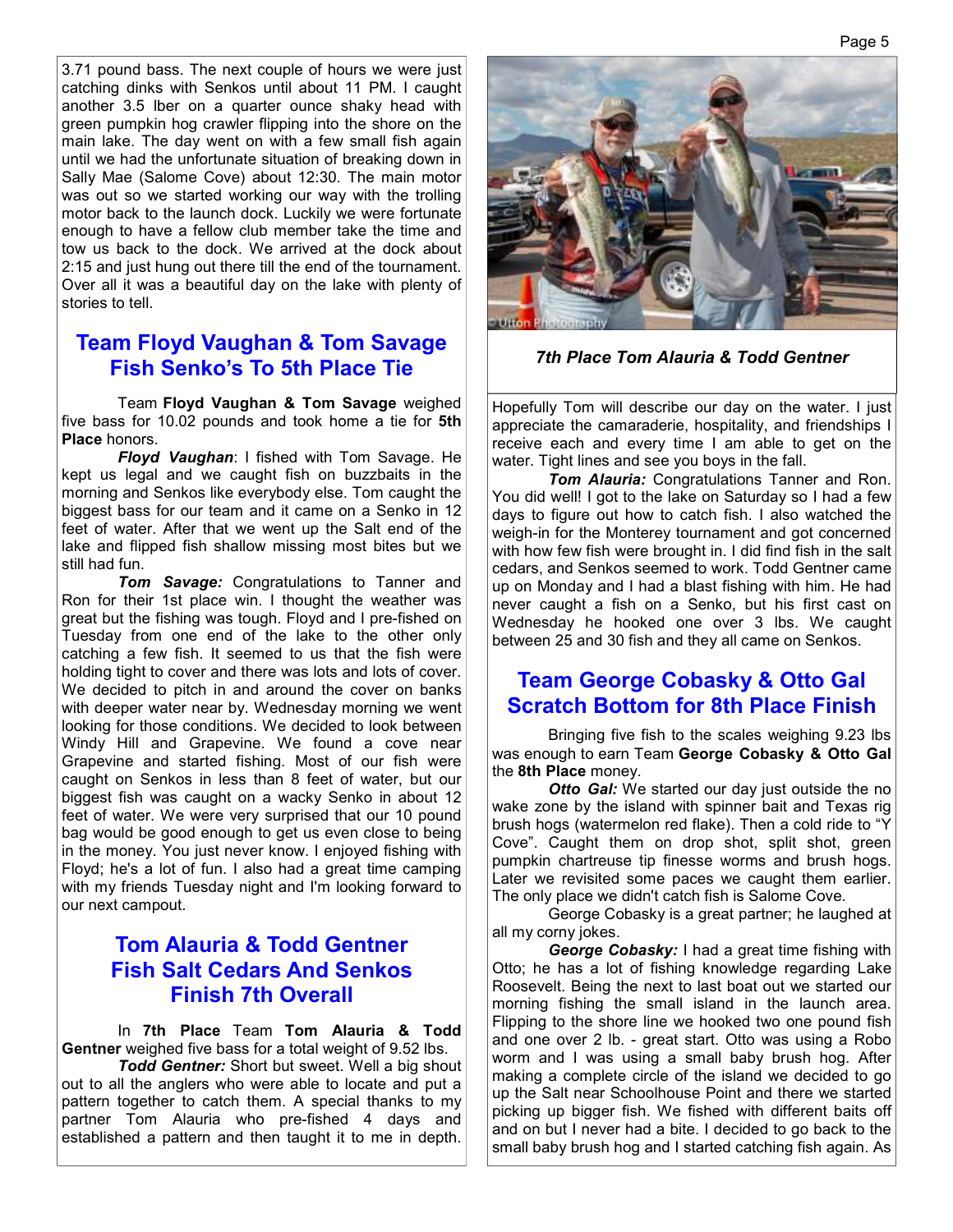Page 6



*8th Place Otto Gal & George Cobasky*

a lot of our members know I have a hard time catching fish, but this outing was great.

### **Goon Fish Prize Won By Team Bowlin & Johnstonbaugh**

 *Pat Johnstonbaugh:* The Goon Fish was caught by Steve Bowlin. He was using a citrus colored worm on a muddy shoreline mid lake. It felt heavy and fought like a bass. The catfish fooled us into thinking that this one was not like the smaller fish we had been catching earlier; however, of course it turned out to be a catfish!



*Goon Fish Pot Pat Johnstonbaugh & Steve Bowlin* 

#### **Gary Asmus & Lou Hirlemann Net 4.54 lb Bass For 2nd Place Big Fish Prize**

 *Gary Asmus*: It was a great day fishing with Lou Hirlemann, We had our chances with buzz baits and jigs but the big one came on a jig late in the day and that's all there is to it.



*2nd Place Big Fish-Gary Asmus* 

#### **Habitat Build-Volunteers Wanted**

 Arizona Game and Fish is seeking volunteers to help build fish habitat structures at Roosevelt Lake on Friday, April 26 and Saturday, April 27.

 They'll be set up at the Windy Hill amphitheatre parking lot from 7:30 am - 4 pm on Friday and 7:30 am - 1 pm on Saturday to build Georgia cubes. Please bring a cordless drill if you have one, water, and a shade canopy if you have/need one. There are 260 Georgia cubes to build in a day and a half. Challenge accepted!

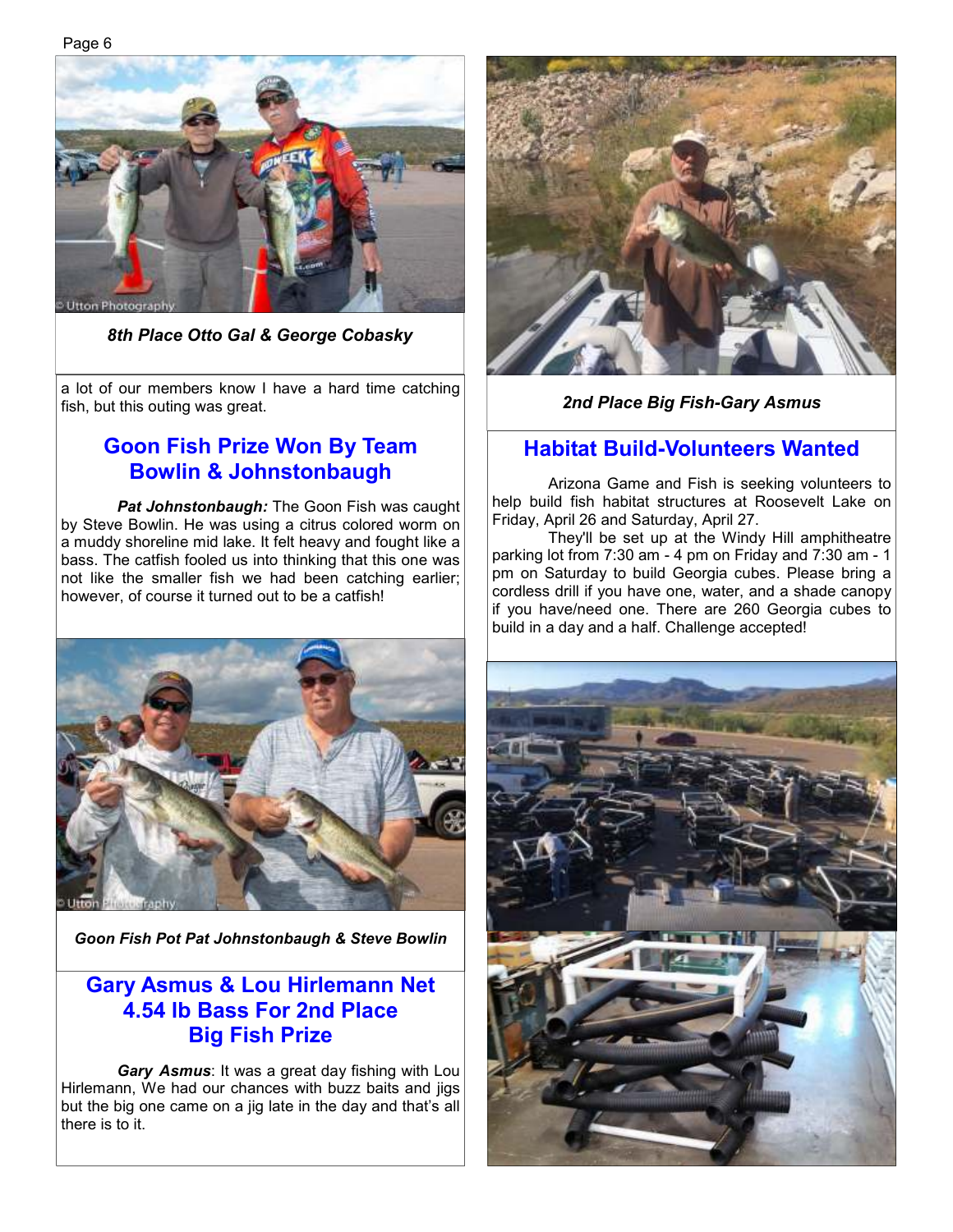# Photo Scrapbook - Lake Roosevelt- April 17, 2019